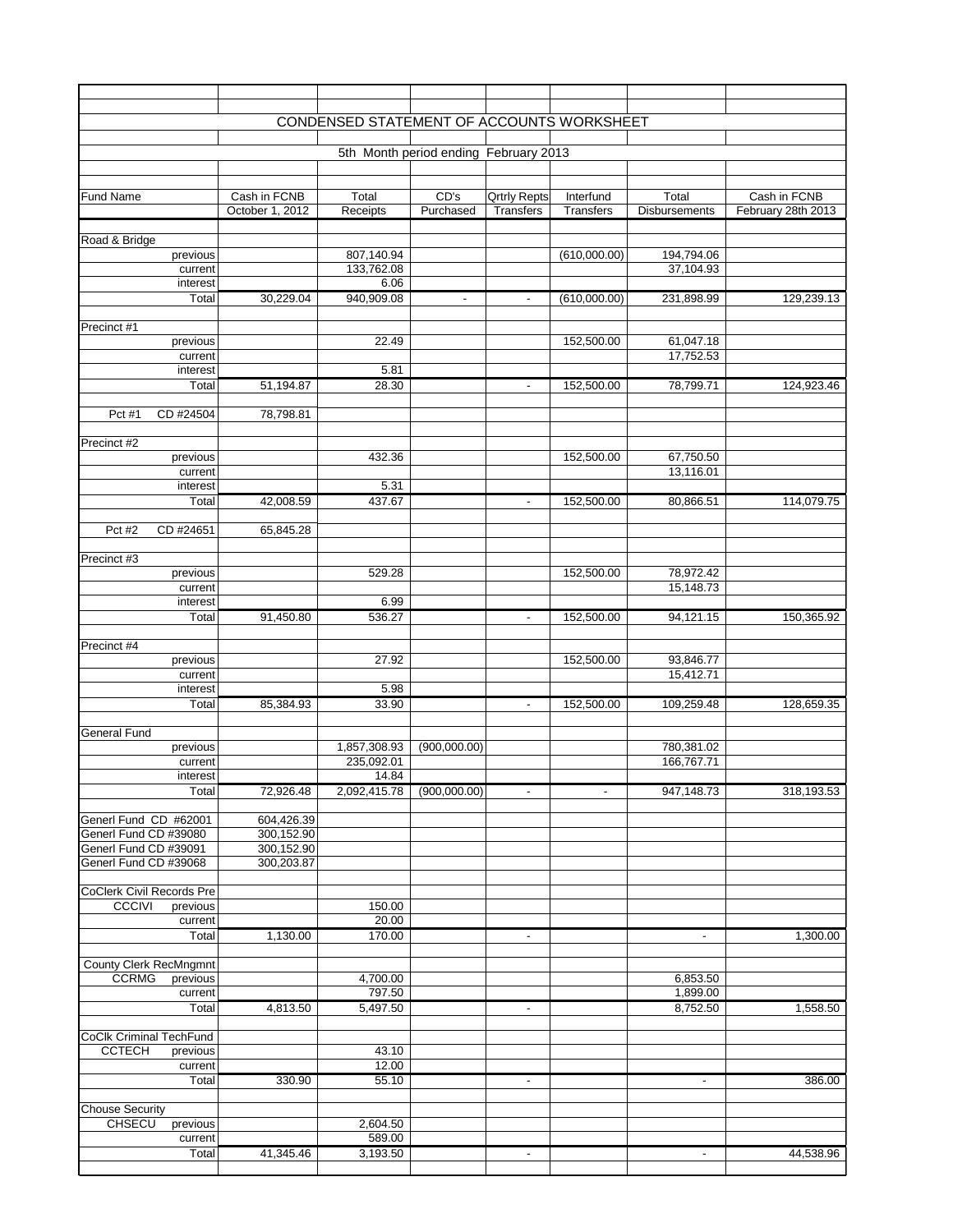| page 2                             |                 |                 |           |                     |                  |                          |                    |
|------------------------------------|-----------------|-----------------|-----------|---------------------|------------------|--------------------------|--------------------|
| <b>Fund Name</b>                   | Cash in FCNB    | Total           | CD's      | <b>Qrtrly Repts</b> | Interfund        | Total                    | Cash in FCNB       |
|                                    | October 1, 2012 | Receipts        | Purchased | <b>Transfers</b>    | <b>Transfers</b> | <b>Disbursements</b>     | Febraury 28th 2013 |
|                                    |                 |                 |           |                     |                  |                          |                    |
| County Atty Fund                   |                 |                 |           |                     |                  |                          |                    |
| <b>COATTY</b><br>previous          |                 | 1,015.00        |           |                     |                  | 1,366.90                 |                    |
| current                            |                 | 195.00          |           |                     |                  | 428.12                   |                    |
| Total                              | 12,713.46       | 1,210.00        |           |                     |                  | 1,795.02                 | 12,128.44          |
|                                    |                 |                 |           |                     |                  |                          |                    |
| <b>District Clerk Archive Fnd</b>  |                 |                 |           |                     |                  |                          |                    |
| <b>DCARCH</b><br>previous          |                 | 272.50          |           |                     |                  |                          |                    |
| current                            |                 |                 |           |                     |                  |                          |                    |
| Total                              | 2,628.10        | 272.50          |           |                     |                  | $\overline{\phantom{a}}$ | 2,900.60           |
|                                    |                 |                 |           |                     |                  |                          |                    |
| Dist Clerk Civil Records           |                 |                 |           |                     |                  |                          |                    |
| DCCIVI previous                    |                 | 535.00          |           |                     |                  | 3,104.00                 |                    |
| current                            |                 | 160.00          |           |                     |                  |                          |                    |
| Total                              | 4,730.55        | 695.00          |           |                     |                  | 3,104.00                 | 2,321.55           |
|                                    |                 |                 |           |                     |                  |                          |                    |
| District Clerk RecMngmn            |                 |                 |           |                     |                  |                          |                    |
| <b>DCRMPF</b><br>previous          |                 | 312.50          |           |                     |                  |                          |                    |
| current                            |                 | 80.00           |           |                     |                  |                          |                    |
| Total                              | 1,940.26        | 392.50          |           | $\blacksquare$      |                  | $\blacksquare$           | 2,332.76           |
|                                    |                 |                 |           |                     |                  |                          |                    |
| District Clerk Criminal Tech       |                 |                 |           |                     |                  |                          |                    |
| <b>DCTECH</b><br>previous          |                 | 32.00           |           |                     |                  | $\blacksquare$           |                    |
| current                            |                 | 80.00           |           |                     |                  | $\overline{\phantom{a}}$ |                    |
| Total                              | 80.00           | 112.00          |           | $\sim$              |                  | $\sim$                   | 192.00             |
|                                    |                 |                 |           |                     |                  |                          |                    |
| Forfeiture & Seizure Fund          |                 |                 |           |                     |                  |                          |                    |
| <b>FORSEI</b><br>previous          |                 |                 |           |                     |                  | $\blacksquare$           |                    |
| current                            |                 |                 |           |                     |                  | $\blacksquare$           |                    |
| Total                              | 201.75          | $\blacksquare$  |           |                     |                  | $\blacksquare$           | 201.75             |
|                                    |                 |                 |           |                     |                  |                          |                    |
| Supplemntl Guardianship            |                 |                 |           |                     |                  |                          |                    |
| <b>GUARD</b><br>previous<br>curent |                 | 260.00<br>40.00 |           |                     |                  | $\blacksquare$           |                    |
| Total                              | 1,424.00        | 300.00          |           |                     |                  |                          | 1,724.00           |
|                                    |                 |                 |           |                     |                  | $\blacksquare$           |                    |
| <b>Historical Books</b>            |                 |                 |           |                     |                  |                          |                    |
| <b>HISSOC</b><br>previous          |                 |                 |           |                     |                  |                          |                    |
| curent                             |                 |                 |           |                     |                  |                          |                    |
| Total                              | 1,401.55        | $\blacksquare$  |           |                     |                  | $\blacksquare$           | 1,401.55           |
|                                    |                 |                 |           |                     |                  |                          |                    |
| Justice Court Tech                 |                 |                 |           |                     |                  |                          |                    |
| previous<br><b>JUSCOU</b>          |                 | 1,156.00        |           |                     |                  |                          |                    |
| current                            |                 | 308.00          |           |                     |                  | 100.00                   |                    |
| Total                              | 21,530.63       | 1,464.00        |           |                     |                  | 100.00                   | 22,894.63          |
|                                    |                 |                 |           |                     |                  |                          |                    |
| Law Enforcement                    |                 |                 |           |                     |                  |                          |                    |
| <b>LAWENF</b><br>previous          |                 |                 |           |                     |                  | 144.00                   |                    |
| current                            |                 |                 |           |                     |                  |                          |                    |
| Total                              | 435.58          | $\blacksquare$  |           |                     |                  | 144.00                   | 291.58             |
|                                    |                 |                 |           |                     |                  |                          |                    |
| PreservatnVitalStat                |                 |                 |           |                     |                  |                          |                    |
| <b>PVS</b><br>previous             |                 | 155.00          |           |                     |                  | 2,022.84                 |                    |
| current                            |                 | 61.00           |           |                     |                  |                          |                    |
| Total                              | 4,142.80        | 216.00          |           |                     |                  | 2,022.84                 | 2,335.96           |
|                                    |                 |                 |           |                     |                  |                          |                    |
| Records Mngmnt                     |                 |                 |           |                     |                  |                          |                    |
| <b>RECMNG</b><br>previous          |                 | 683.50          |           |                     |                  |                          |                    |
| current                            |                 | 102.50          |           |                     |                  |                          |                    |
| Total                              | 6,135.44        | 786.00          |           | ٠                   |                  | ٠                        | 6,921.44           |
| RecMngCD #24156                    | 17,378.26       |                 |           |                     |                  |                          |                    |
|                                    |                 |                 |           |                     |                  |                          |                    |